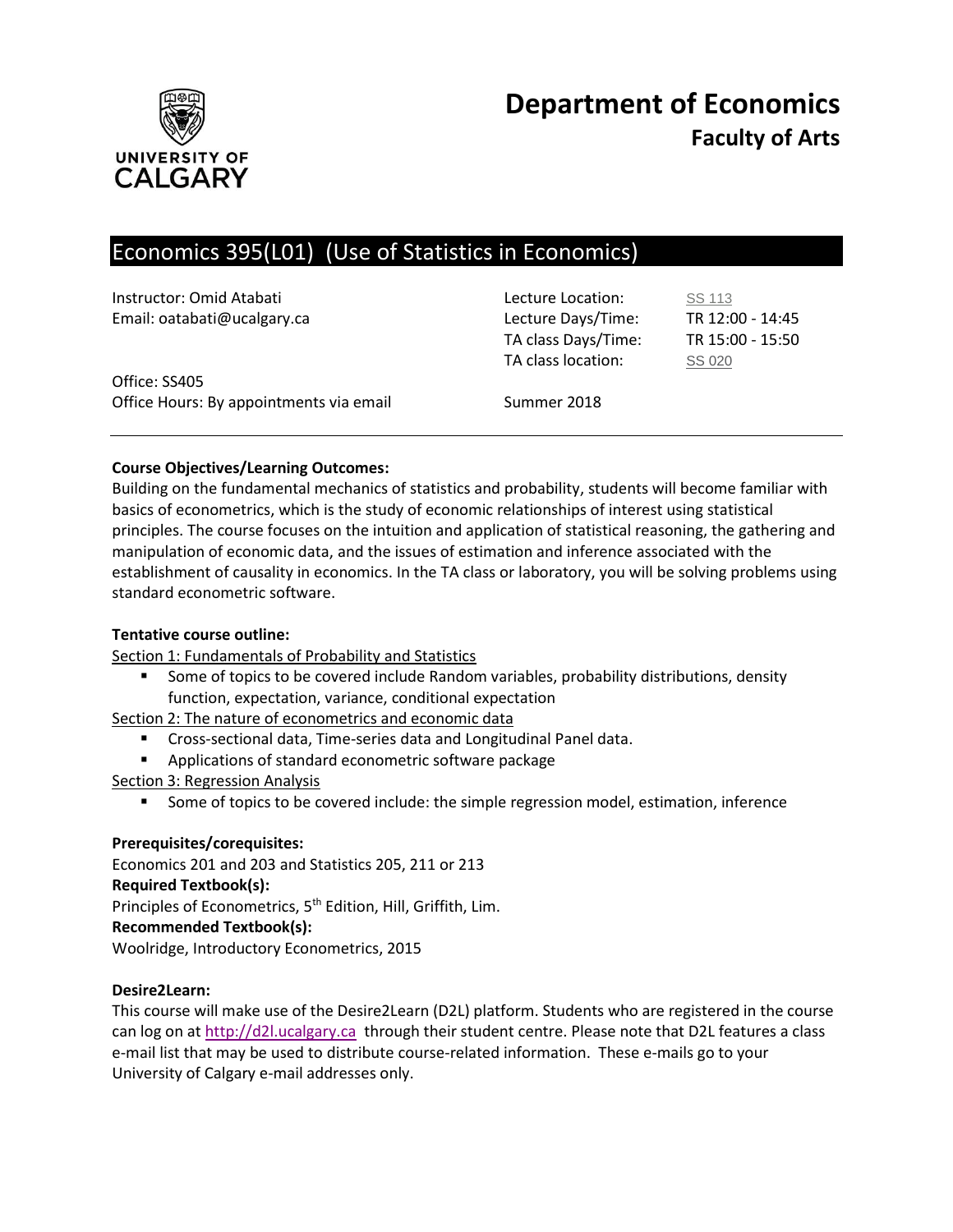| <b>Requirements</b> | Due date | Grade |
|---------------------|----------|-------|
| Assignments:        |          | %25   |
| Assignment 1        | July 17  |       |
| Assignment 2        | July 26  |       |
| Assignment 3        | Aug 9    |       |
| Class participation |          | %5    |
| Midterm             | July 26  | %30   |
| Final exam          |          | %40   |

#### **Grade Determination and Final Examination Details:**

The official grading system will be used. See <http://www.ucalgary.ca/pubs/calendar/current/f-1-1.html>.

# *Grading Scale*

| A+   | $95 - 100$ | B  | $73 - 76$ | $C-$ | $60 - 62$ |
|------|------------|----|-----------|------|-----------|
| А    | $85 - 94$  | B- | $70 - 72$ | D+   | $56 - 59$ |
| А-   | $80 - 84$  | C+ | $67 - 69$ |      | $50 - 55$ |
| $B+$ | $77 - 79$  |    | $63 - 66$ |      | $0 - 49$  |

A passing grade on any particular component of the course is not required for a student to pass the course as a whole.

As per the Writing Across the Curriculum Statement in the Calendar, writing and grading thereof will be a factor in the evaluation of student work.

Any student work which remains undistributed after the last day of classes will be available to students through the instructor's office during his office hours.

The final examination will be comprehensive, scheduled by the Registrar, held in a classroom, and last 2 hours. If a student cannot write their final exam on the date assigned by the Registrar's Office, they need to apply for a deferred exam [www.ucalgary.ca/registrar/exams/deferred\\_final.](http://www.ucalgary.ca/registrar/exams/deferred_final) Under no circumstance will this be accommodated by the Department.

Tests and exams WILL NOT involve multiple choice questions. Non-programmable calculators WILL be allowed during the writing of tests or final examinations. However, No cellphones, graphing calculators or any computing devices are allowed during the writing of tests or final exams.

THERE WILL BE NO MAKEUP OR DEFERRED QUIZZES/TESTS/EXAMS under any circumstances, nor may the quizzes/tests/exams be written early. Students unable to write the quizzes/tests/exams because of documented illness, family emergency, religious observance, or university-sanctioned event will have the weight shifted to the final examination; otherwise a grade of zero will be assigned.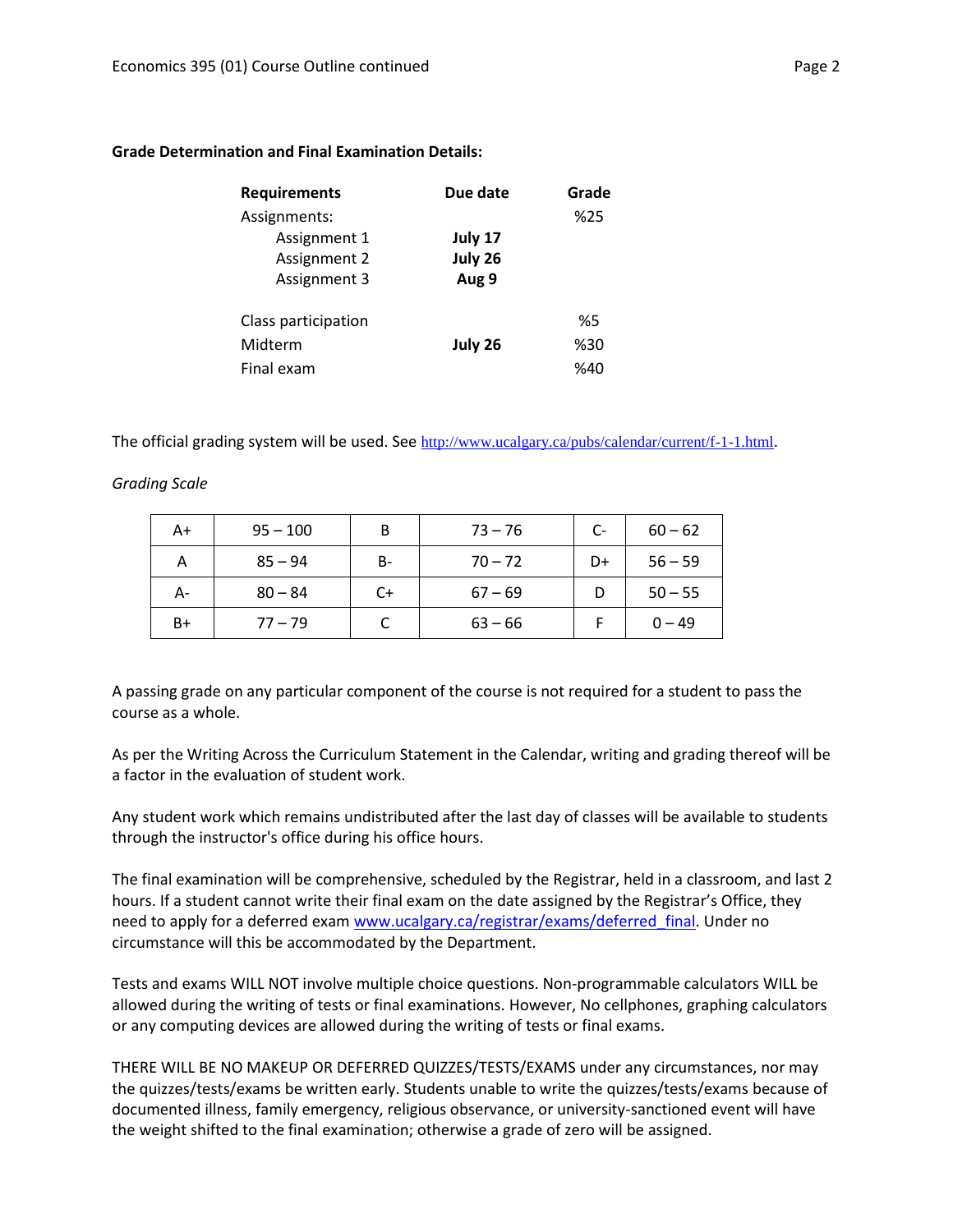# **Reappraisal of Grades and Intellectual Honesty:**

*For reappraisal of graded term work, see Calendar I.2* <http://www.ucalgary.ca/pubs/calendar/current/i-2.html>

*For reappraisal of final grade, see Calendar I.3* <http://www.ucalgary.ca/pubs/calendar/current/i-3.html>

*Statement of Intellectual Dishonesty, see Calendar K.4* <http://www.ucalgary.ca/pubs/calendar/current/k-4.html>

*Plagiarism and Other Academic Misconduct, , see Calendar K.5* <http://www.ucalgary.ca/pubs/calendar/current/k-5.html>

# **Academic Accommodations:**

The student accommodation policy can be found at: [ucalgary.ca/access/accommodations/policy](http://www.ucalgary.ca/access/accommodations/policy).

Students needing an accommodation because of a disability or medical condition should communicate this need to Student Accessibility Services in accordance with the Procedure for Accommodations for Students with Disabilities [ucalgary.ca/policies/files/policies/student-accommodation-policy.](http://www.ucalgary.ca/policies/files/policies/student-accommodation-policy.pdf)

Students needing an Accommodation based on a Protected Ground other than disability should communicate this need, preferably in writing, to the course instructor.

# **Important Dates:**

Please check:<http://www.ucalgary.ca/pubs/calendar/current/academic-schedule.html>

# **Student Organizations:**

Faculty of Arts Students' Association (F.A.S.A.): Economics Department Representative Office: SS 803, E-mail: [econrep@fasaucalgary.ca](mailto:econrep@fasaucalgary.ca) and Web[: www.fasaucalgary.ca.](http://www.fasaucalgary.ca/)

# Society of Undergraduates in Economics:

[https://www.ucalgarysue.com/.](https://www.ucalgarysue.com/)

Society of Undergraduates in Economics is a student run organization whose main purpose is to assist undergraduate economics students to succeed both academically and socially at the University of Calgary. Services include access to the exam bank, career events such as Industry Night and information sessions, mentorship programs, and social events for members. They invite you to join by contacting SUE at societyofundergradsineconomics@gmail.com.

# **Faculty of Arts Program Advising and Student Information Resources:**

- Have a question, but not sure where to start? The Arts Students' Centre is your information resource for everything in Arts! Drop in at SS102, call them at 403-220-3580 or email them at [artsads@ucalgary.ca.](mailto:artsads@ucalgary.ca) You can also visit the Faculty of Arts website at <http://arts.ucalgary.ca/undergraduate> which has detailed information on common academic concerns, including program planning and advice.
- For registration (add/drop/swap), paying fees and assistance with your Student Centre, contact Enrolment Services at 403-210-ROCK [7625] or visit them in the MacKimmie Library Block.
- Online writing resources are available at [http://www.ucalgary.ca/ssc/resources/writing-support.](http://www.ucalgary.ca/ssc/resources/writing-support)